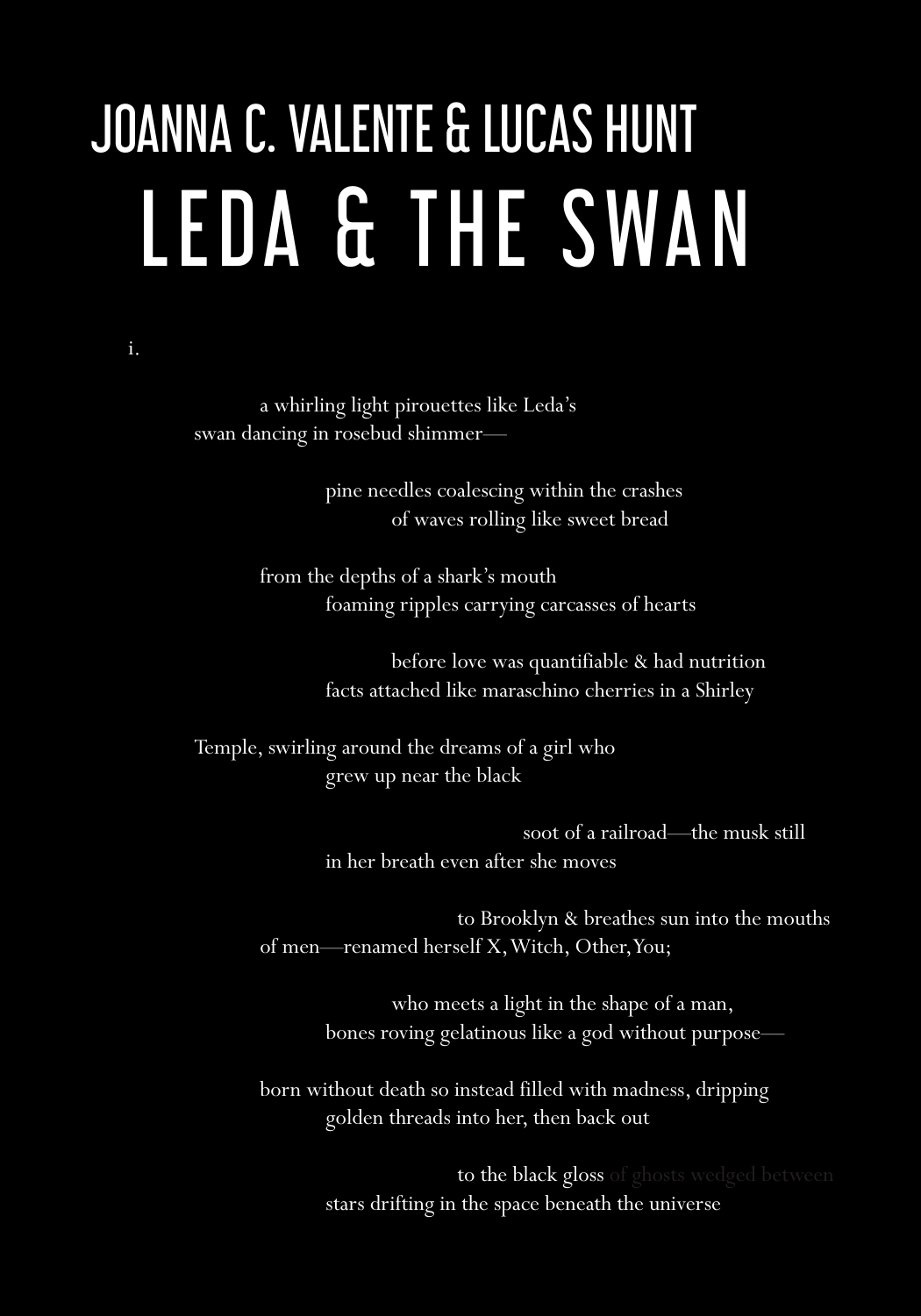ii.

Voices circling like spring operas echo in shadow around a table of comets & hail storms, impenetrable

> & the voices quiet then rise like the birth of the sea & there is blood & there is a darkness creeping out of

> > a slanted light yellowish like sickness congealing magnetic, uncontainable & the voices begin

to wail, crunching bones beating in song—then murmur as a mother to child: the blood is gone.

> There is silence, an absent ringing of organs in a cathedral, a childless womb, a bird fluttering

> > around the death of stars as dust falls to earth in verse: a man & woman.

#### iii.

 Beginning is hard work, harder than the madness of gods, eternal summer, a pang builds within their bellies

> & spreads, buzzards led astray hummingbirds gouging milk & honey

 into eyes so the eyes can see, pipes into Eden. In sevens, women grow out of the ocean & men

 crawl out of swamp, from darkness they come & to darkness men will return

to the first loneliness, the first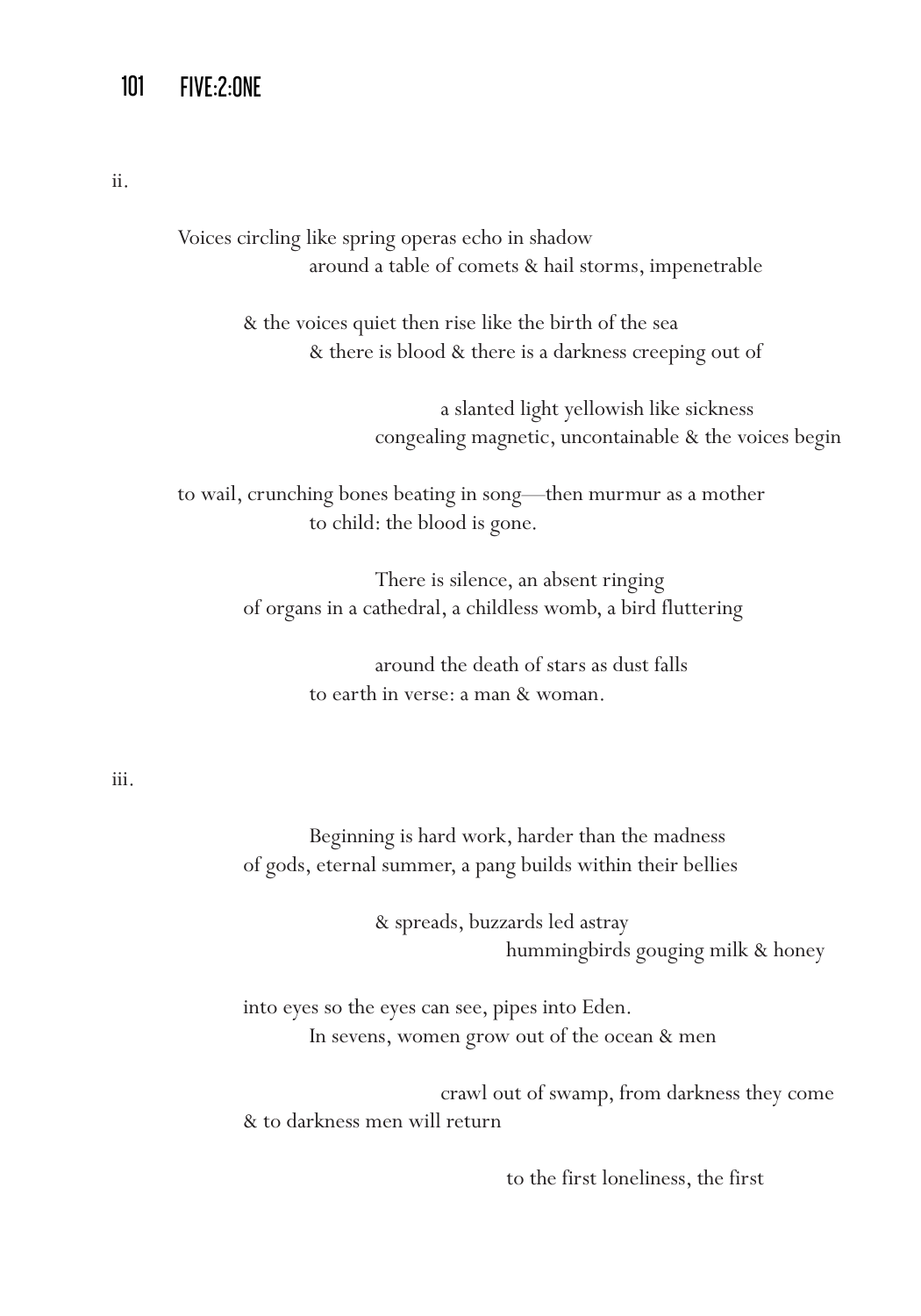female orgasm, the first word—

bodies twilighting.

iv.

Tucked under wing, life felt appropriate

beak to neck & handcuffed to spine

 bent praying to god, an animal release this higher nature (who came from shit

> & would sail East Hampton ponds) for leisure, disrupting innocence

 & took gold away, took pain away, surrendered unto ocean & shell, swallowed all the muck

> (derived from it anyway let it sink in deeper). Swan cared not for bread, but loaves of death

 to starve upon, liked 'em stale, from factories where food had chemical names.

> Sickness being too much, not enough was not so sleekly wrapped around her neck

together they guessed truckstop, tornado & violin to be subliminal places, guttural cosmos

> where passions got shot, windows light could not see, wild bulls stampede in fields

 & struggle, sometimes a bad cinema companion, bore her early breathlessness for homicide,

> made sure both parents were dead (so wrong) and smashed on mushrooms escaped (so good).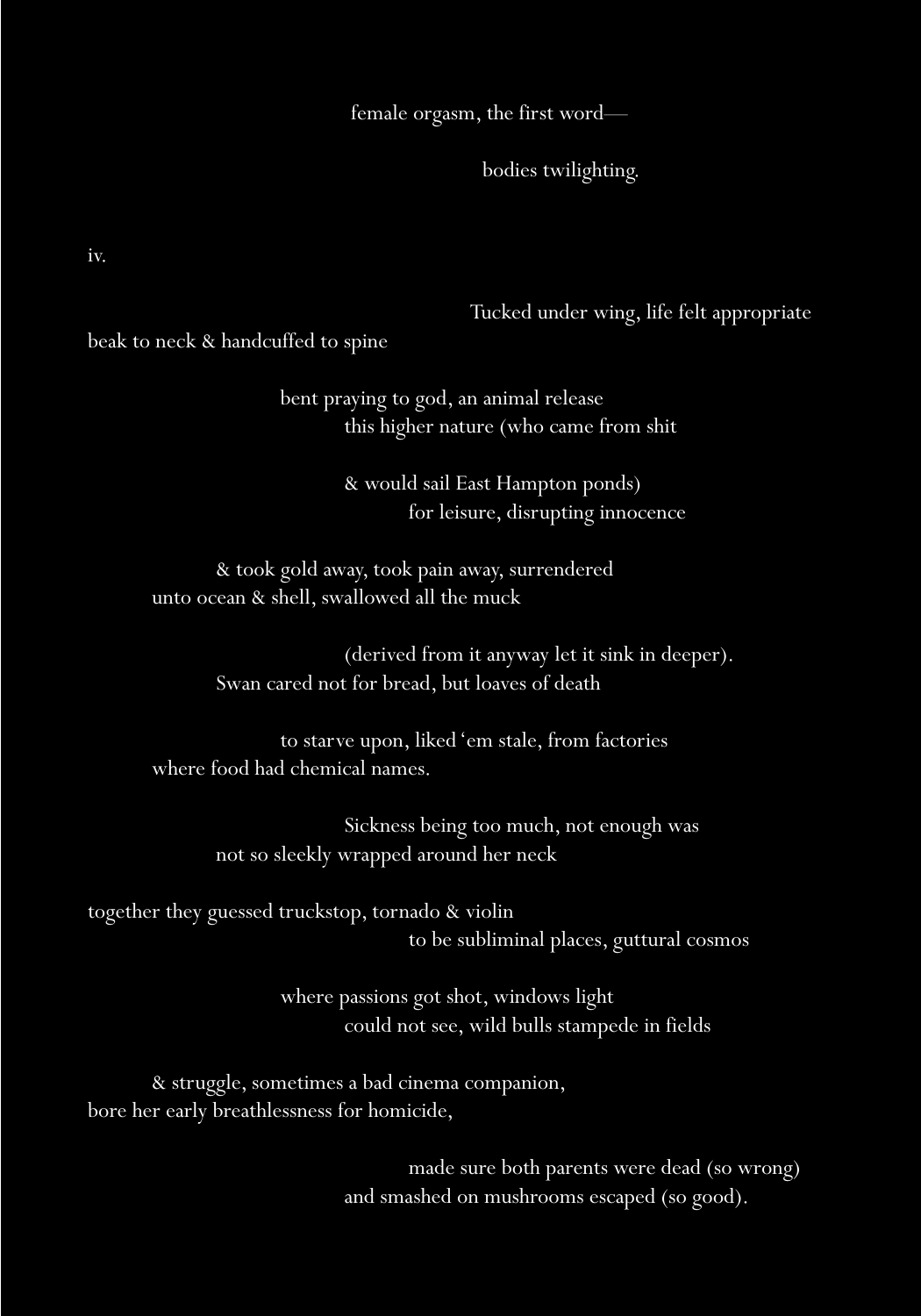dancers move in soft-toed stride

 to show-off ultimate nature, before it is gone, old gods of fire sit around smoking weed

> & what of tendency, gospel & seed power of the grape multiplies power of the cunt,

how can any act bare action upon reflection? In defense of life (before it dies)

> she must lash out, he, mast-tied her down enmeshed in a trilogy of lick, suck & fuck

> > O crass, blood in the aquarium,

imagine

no more, song of the thing screamed

v. From the egg came half human, half divine bones made of shared flesh and star dust

> scraped like paint from cars in junkyards overgrown with summer grass, trunks packed

> > with scrap metal, to weigh a lot, the belly of time broke apart once

 chunks of concrete piled in a field, syrup bottle mounds in a backyard, clothes on the line

Labrador retriever barking at cows

 a fish jumps in the boat, inner tubes float downstream, coolers of beer tied with rope.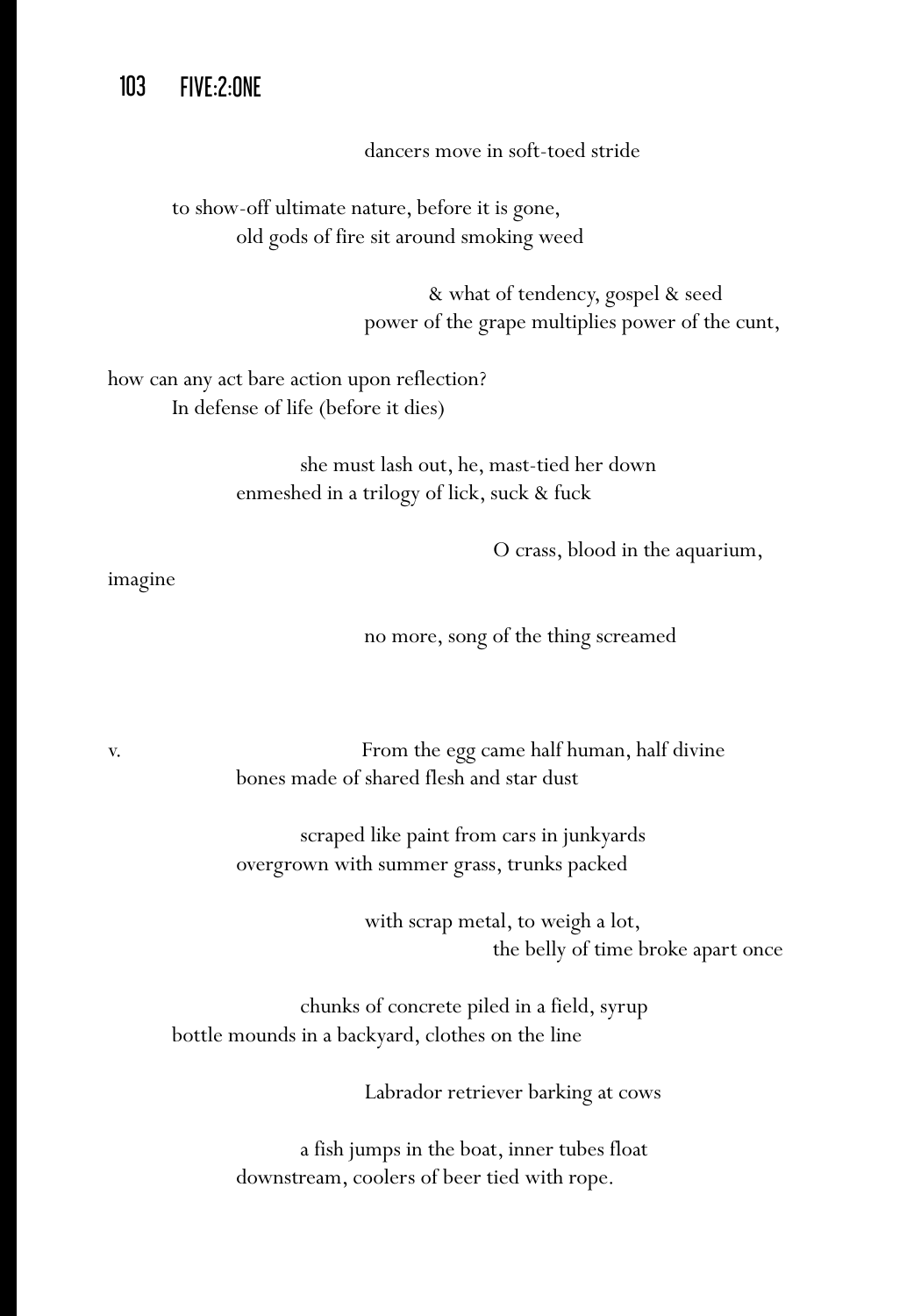vi. O come let us abhor them, Sunday spirits gone fishin' other days, and congregate

> only to laugh at the American Legion, a place for country music, turn *that* music off

 but welcome, the boy from across the street drank cheap Canadian whiskey here

 and once brought Africa from Iowa City to heap love on Janis Joplin haters,

> suppose religion had no name, suppose from church to extra terrestrial

 spaceship, a snake up the leg would be the light, broken flute, angry babysitter,

 waiting and waiting for mother's Ford Grenada to exit a gravel contrail of dust.

vii.

 Leda learned to pray before she could form full sentences, before her name rolled off

 the tongues of boys learning to make love like wrecked tulips listening to flame frost between thrusts /

> every winter, Leda dreams of her body dying between cars, within ocean waves, inside bath tubs with a giant tub of ice cream

 & Clorox whispering the phrase: I had a lover once who's not afraid to die but I am ;;;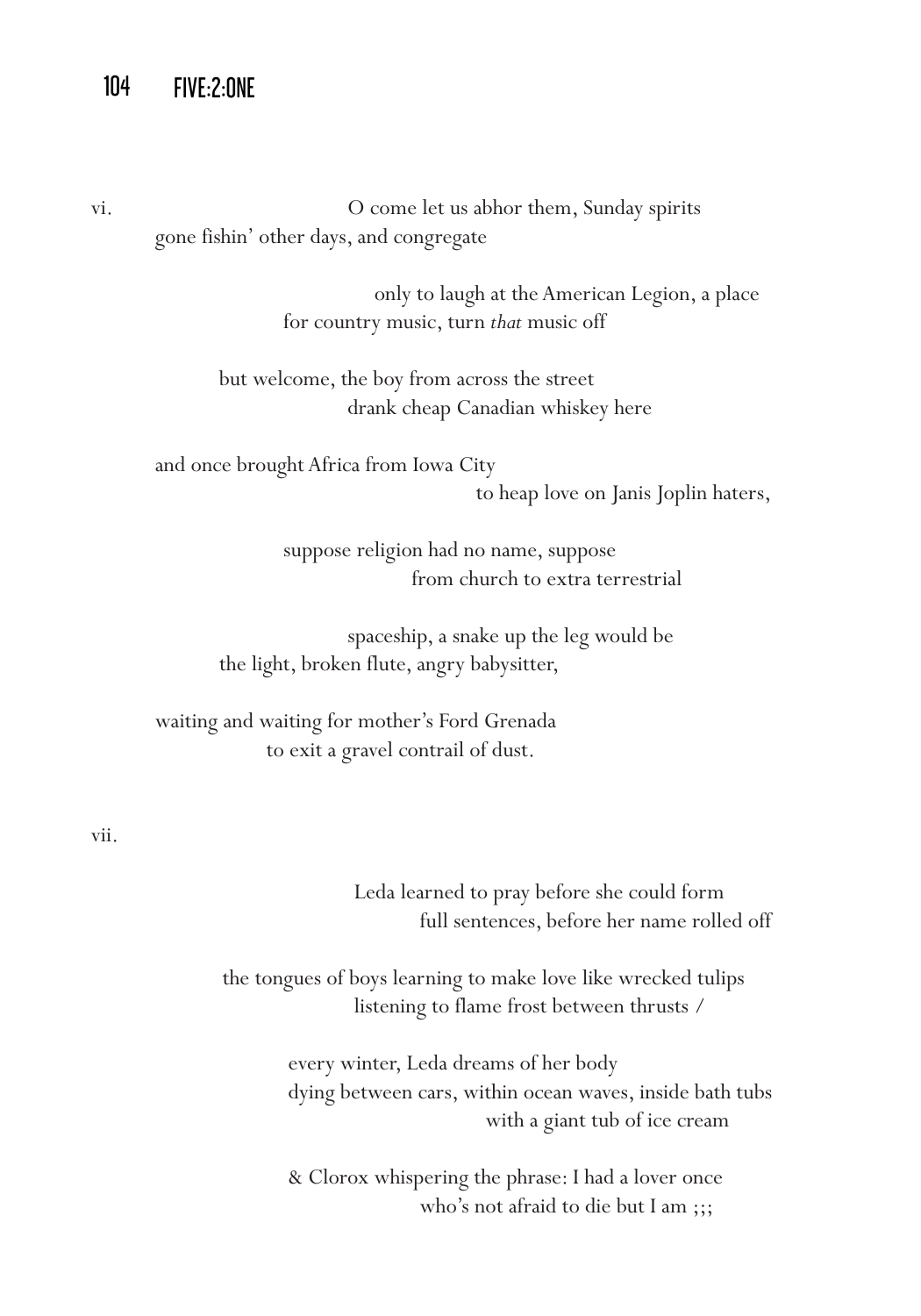I promised someone whose name I don't remember that I would never google the word 'failure' or fall in love

> through the internet or with the internet (I can't remember which is true) except that I promised

> > someone who isn't a body in this room where

my body is still beating

not to break into blank ;;;

 no one jumps off cliffs anymore & the sun is dying like all of us.

viii.

 It is impossible not to love how clothing falls off women like parachutes

> falling with the intensity of the strongest emotion you've ever felt

 $\frac{1}{2}$ ;;;

 once we fell asleep on the same planet & Swan waited behind Elk's barn with a chainsaw & matches

 watching distant horses morph into windows while spiders build webs the perfect shape for a woman's ankle

> & the gods ask each other what they would build with porcelain & some answer: breath, clocks, movement

 & Swan answers: ghosts who drink beer & believe Pluto is a planet because they work

 nights underwater using one kidney who isn't afraid of typos in the dark & fucks with eyes closed

whose life is as boring as autocorrect.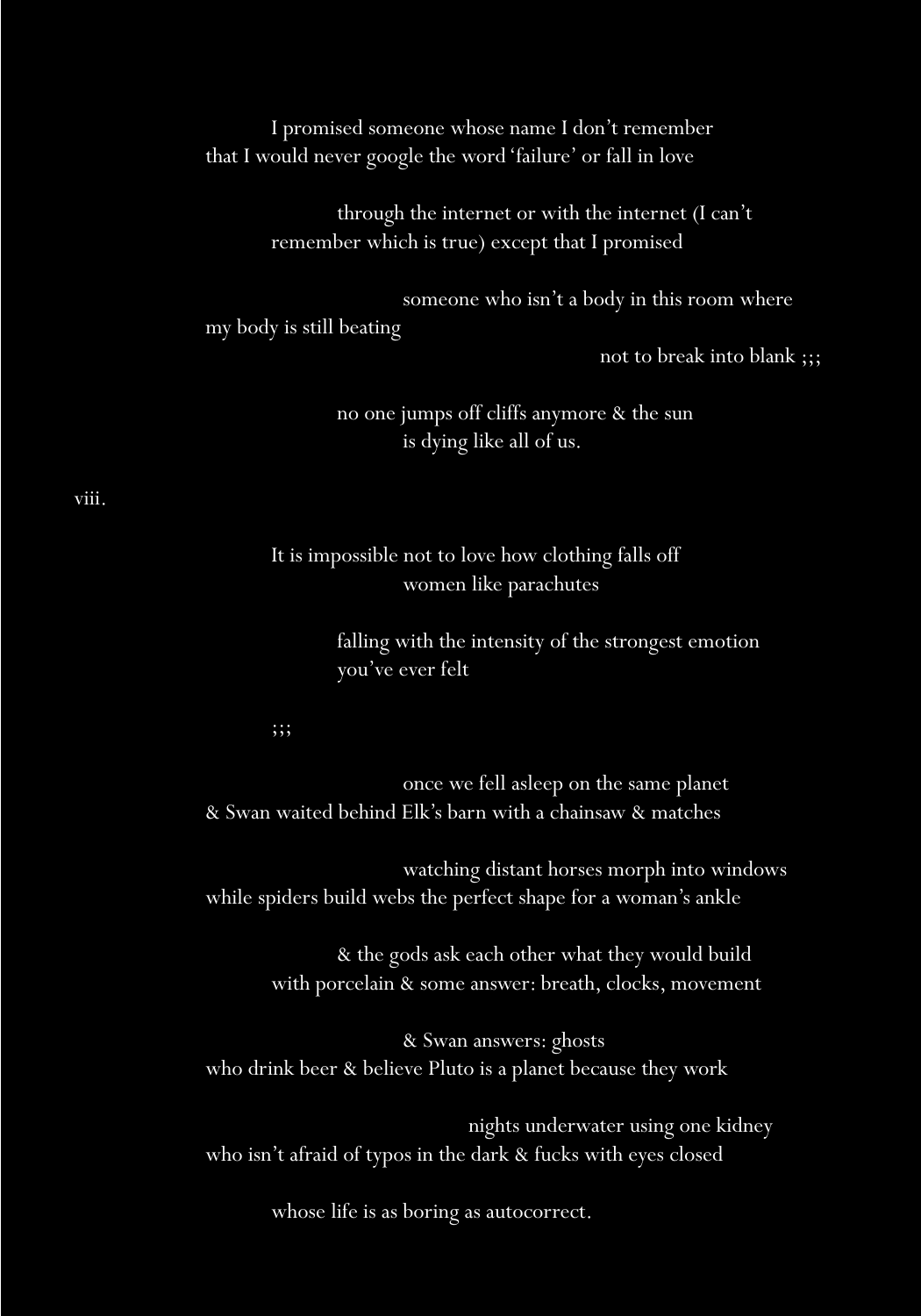viiii.

 When Leda met Swan, she discovered the kind of fucking where stars cease to be, where wind falls flat

> like tires down dirt roads she's never been before & won't drive until after she leaves avenues connected

 by metal & thunder & women's thighs rubbing against turnstiles bones carving hips like first woman ;;;

 it took Leda a building like Grand Central to make her feel empty to make her stop swallowing knives & matches & chlorine

> after S touched her, told her he loved her in a room with no lights, his skinny body on top

 of her body soft like dandelions erasing daintily with each thrust & years later, she doesn't remember

> a day in New York when she's not tired, when she's not still the kind of woman who would be burned

> > at the stake

for being only a theory of a girl ;;;

 the gods are drunk so often that Swan doesn't know what time it is & his blood is frozen

in time within the brains of men who babble strewn flowers come in the kitchen with an empty cup only to say

> you are not enough, your beauty is not beautiful anymore, we cannot have sex

> > like we used to, it is no longer spring & the moon no longer glows like a mating swan